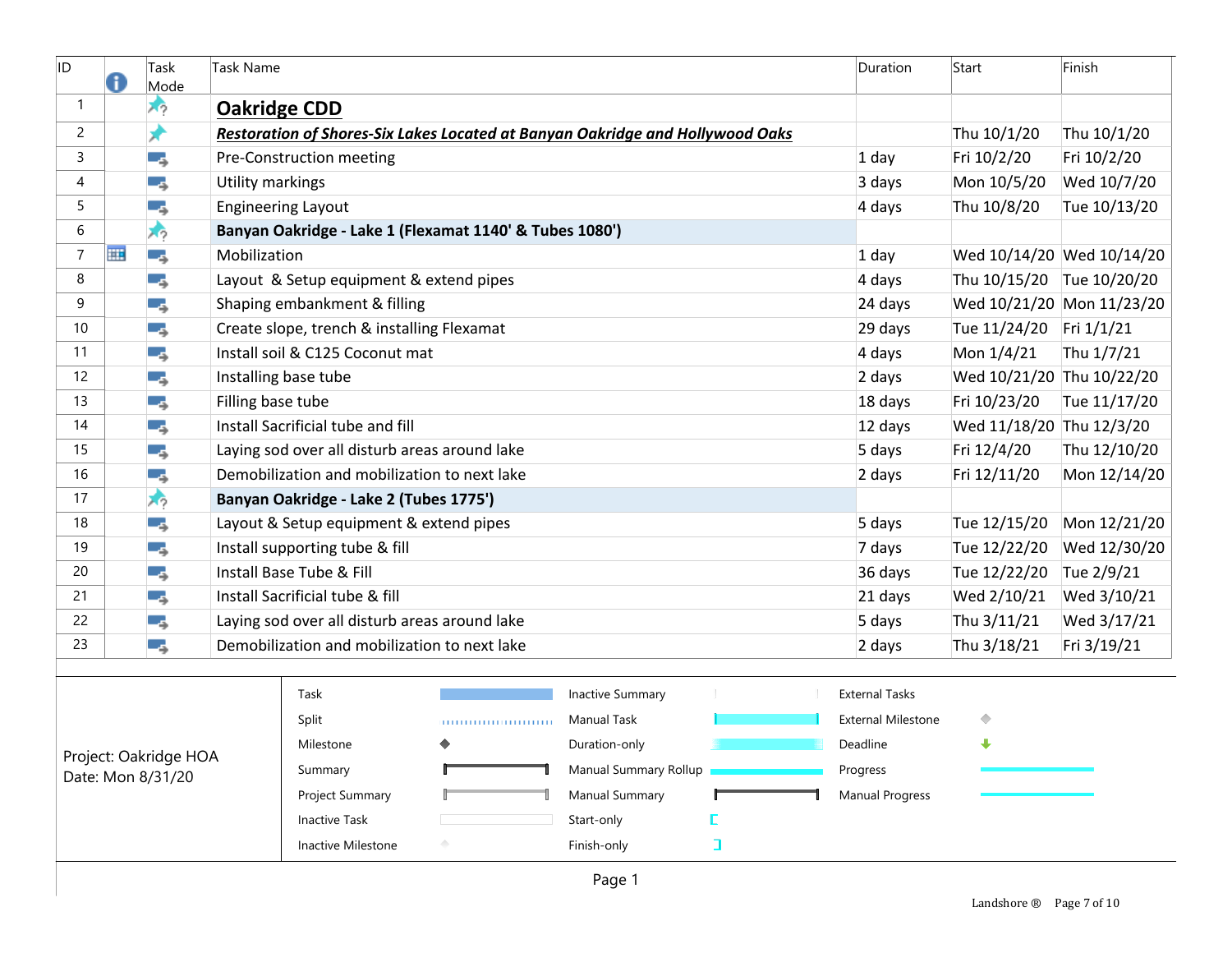| ID                                         | G          | Task<br>Mode | Task Name                              |                                               |   | Duration                | Start       | Finish                    |             |             |  |
|--------------------------------------------|------------|--------------|----------------------------------------|-----------------------------------------------|---|-------------------------|-------------|---------------------------|-------------|-------------|--|
| 24                                         |            | スウ           |                                        | Banyan Oakridge - Lake 3 (Tubes 1880')        |   |                         |             |                           |             |             |  |
| 25                                         |            | - 5          |                                        | Layout & Setup equipment & extend pipes       |   | 5 days                  | Mon 3/22/21 | Fri 3/26/21               |             |             |  |
| 26                                         |            | Ξ.,          |                                        | Install supporting tube & fill                |   | 5 days                  | Mon 3/29/21 | Fri 4/2/21                |             |             |  |
| 27                                         |            | - 5          |                                        | Install base tube & Fill                      |   | 38 days                 | Mon 3/29/21 | Wed 5/19/21               |             |             |  |
| 28                                         |            | - 5          |                                        | Install Sacrificial tube & fill               |   |                         |             | 22 days                   | Thu 5/20/21 | Fri 6/18/21 |  |
| 29                                         |            | - 5          |                                        | Laying sod over all disturb areas around lake |   |                         |             | 5 days                    | Mon 6/21/21 | Fri 6/25/21 |  |
| 30                                         |            | - 5          |                                        | Demobilization and mobilization to next lake  |   |                         |             | 2 days                    | Mon 6/28/21 | Tue 6/29/21 |  |
| 31                                         |            | プ            |                                        | Hollywood Oaks - Lake Q1 (Flexamat 1658')     |   |                         |             |                           |             |             |  |
| 32                                         |            | - 5          |                                        | Layout & Setup equipment & extend pipes       |   |                         |             | 5 days                    | Fri 1/8/21  | Thu 1/14/21 |  |
| 33                                         |            | - 5          |                                        | Shaping embankment & filling                  |   |                         |             | 27 days                   | Fri 1/15/21 | Mon 2/22/21 |  |
| 34                                         |            | - 5          |                                        | Create slope, trench & installing Flexamat    |   |                         |             | 41 days                   | Fri 1/15/21 | Fri 3/12/21 |  |
| 35                                         |            | - 5          |                                        | Install soil & C125 Coconut mat               |   |                         |             | 4 days                    | Mon 3/15/21 | Thu 3/18/21 |  |
| 36                                         |            | - 5          |                                        | Laying sod over all disturb areas around lake |   |                         |             | 5 days                    | Fri 3/19/21 | Thu 3/25/21 |  |
| 37                                         |            | - 5          |                                        | Demobilization and mobilization to next lake  |   |                         |             | 3 days                    | Fri 3/26/21 | Tue 3/30/21 |  |
| 38                                         |            | メッ           |                                        | Hollywood Oaks - Lake Q2 (Flexamat 1600')     |   |                         |             |                           |             |             |  |
| 39                                         | <b>HIE</b> | Ξ.,          |                                        | Layout & Setup equipment & extend pipes       |   | 5 days                  | Wed 3/31/21 | Tue 4/6/21                |             |             |  |
| 40                                         |            | - 5          |                                        | Shaping embankment & filling                  |   | 26 days                 | Wed 4/7/21  | Wed 5/12/21               |             |             |  |
| 41                                         |            | - 5          |                                        | Create slope, trench & installing Flexamat    |   | 43 days                 | Thu 5/13/21 | Mon 7/12/21               |             |             |  |
| 42                                         |            | - 5          |                                        | Install soil & C125 Coconut mat               |   | 3 days                  | Thu 5/13/21 | Mon 5/17/21               |             |             |  |
| 43                                         |            | - 5          |                                        | Laying sod over all disturb areas around lake |   | 5 days                  | Tue 7/13/21 | Mon 7/19/21               |             |             |  |
| 44                                         |            | Ξ.,          |                                        | Demobilization and mobilization to next lake  |   | 3 days                  | Tue 7/20/21 | Thu 7/22/21               |             |             |  |
| 45                                         |            | スウ           | Hollywood Oaks - Lake Q3 (Tubes 3544') |                                               |   |                         |             |                           |             |             |  |
| 46                                         | <b>HIE</b> | -4           |                                        | Layout & Setup equipment & extend pipes       |   | 7 days                  | Wed 6/30/21 | Thu 7/8/21                |             |             |  |
|                                            |            |              |                                        |                                               |   |                         |             |                           |             |             |  |
|                                            |            |              |                                        | Task                                          |   | <b>Inactive Summary</b> |             | <b>External Tasks</b>     |             |             |  |
|                                            |            |              |                                        | Split                                         |   | <b>Manual Task</b>      |             | <b>External Milestone</b> | ◇           |             |  |
|                                            |            |              |                                        | Milestone                                     | ♦ | Duration-only           |             | Deadline                  | ⊕           |             |  |
| Project: Oakridge HOA<br>Date: Mon 8/31/20 |            |              |                                        | Summary                                       |   | Manual Summary Rollup   |             | Progress                  |             |             |  |
|                                            |            |              |                                        | Project Summary                               |   | Manual Summary          |             | Manual Progress           |             |             |  |
|                                            |            |              |                                        | <b>Inactive Task</b>                          |   | Start-only              |             |                           |             |             |  |
|                                            |            |              |                                        | Inactive Milestone                            | ◇ | Finish-only             | $\Box$      |                           |             |             |  |
|                                            | Page 2     |              |                                        |                                               |   |                         |             |                           |             |             |  |